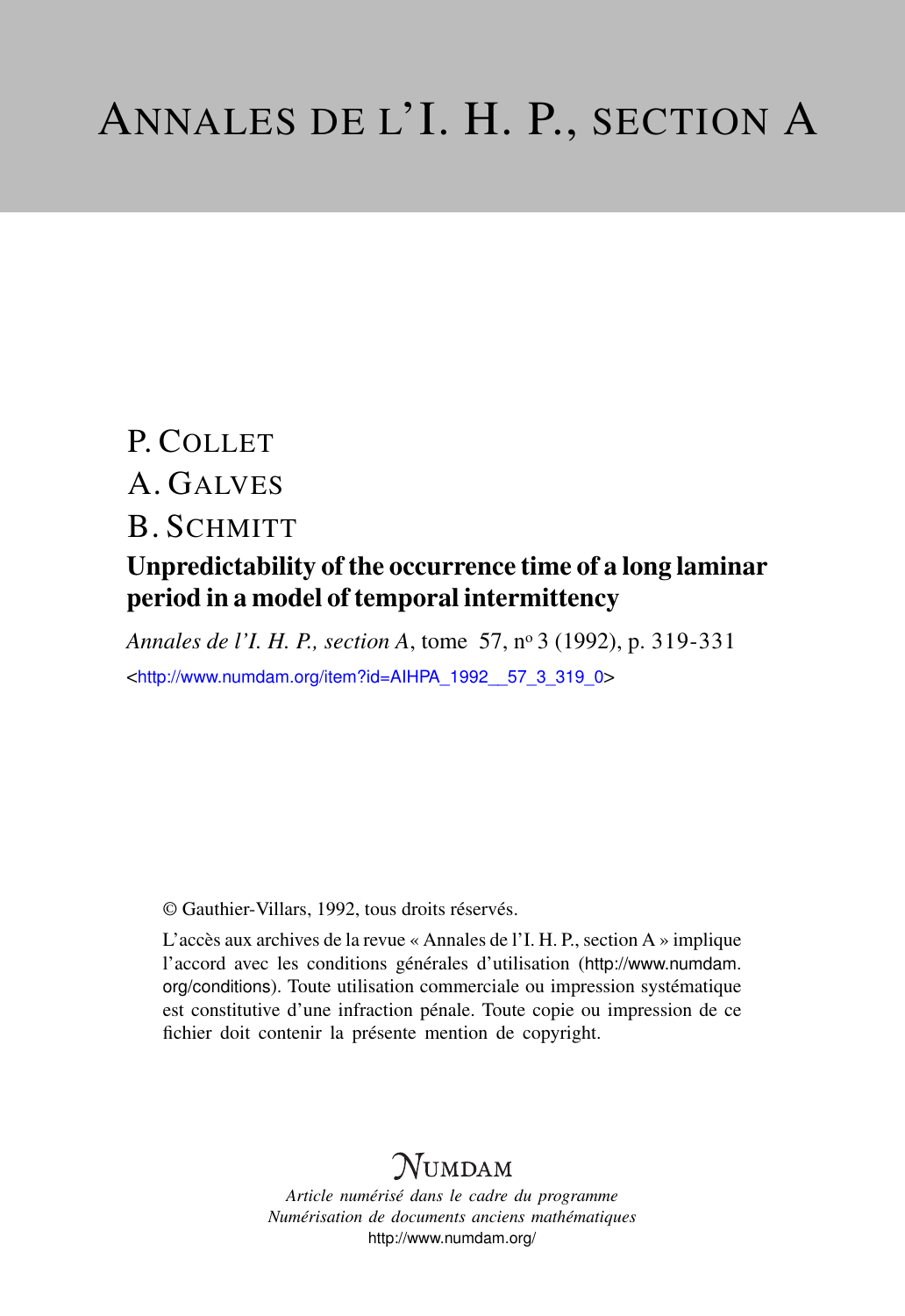Vol. 57, n° 3, 1992, p. 319-331.  $Physique théorique$ 

## Unpredictability of the occurrence time of a long laminar period in a model of temporal intermittency

by

#### P. COLLET

Centre de Physique Théorique, École Polytechnique, 91128 Palaiseau Cedex, France Laboratoire U.P.R. 14 du C.N.R.S.

#### A. GALVES

Instituto de Matematica e Estatistica, Universidade de São Paulo, B.P. 20570 (Ag. Iguatemi), 01498 Sao Paulo SP, Brasil

and

#### B. SCHMITT

URA 755, Laboratoire de Topologie, Universite de Bourgogne, B.P. 138, 21004 Dijon, France

ABSTRACT.  $-$  We study a piecewise affine non uniformly hyperbolic map of the interval exhibiting type I intermittency. Using a probabilistic approach we prove that the occurrence time of long laminar periods converges in law when suitably renormalized to a mean one exponential random time.

 $R$ *isumé.* – Nous étudions une transformation de l'intervalle affine par morceaux mais non uniformément hyperbolique qui présente une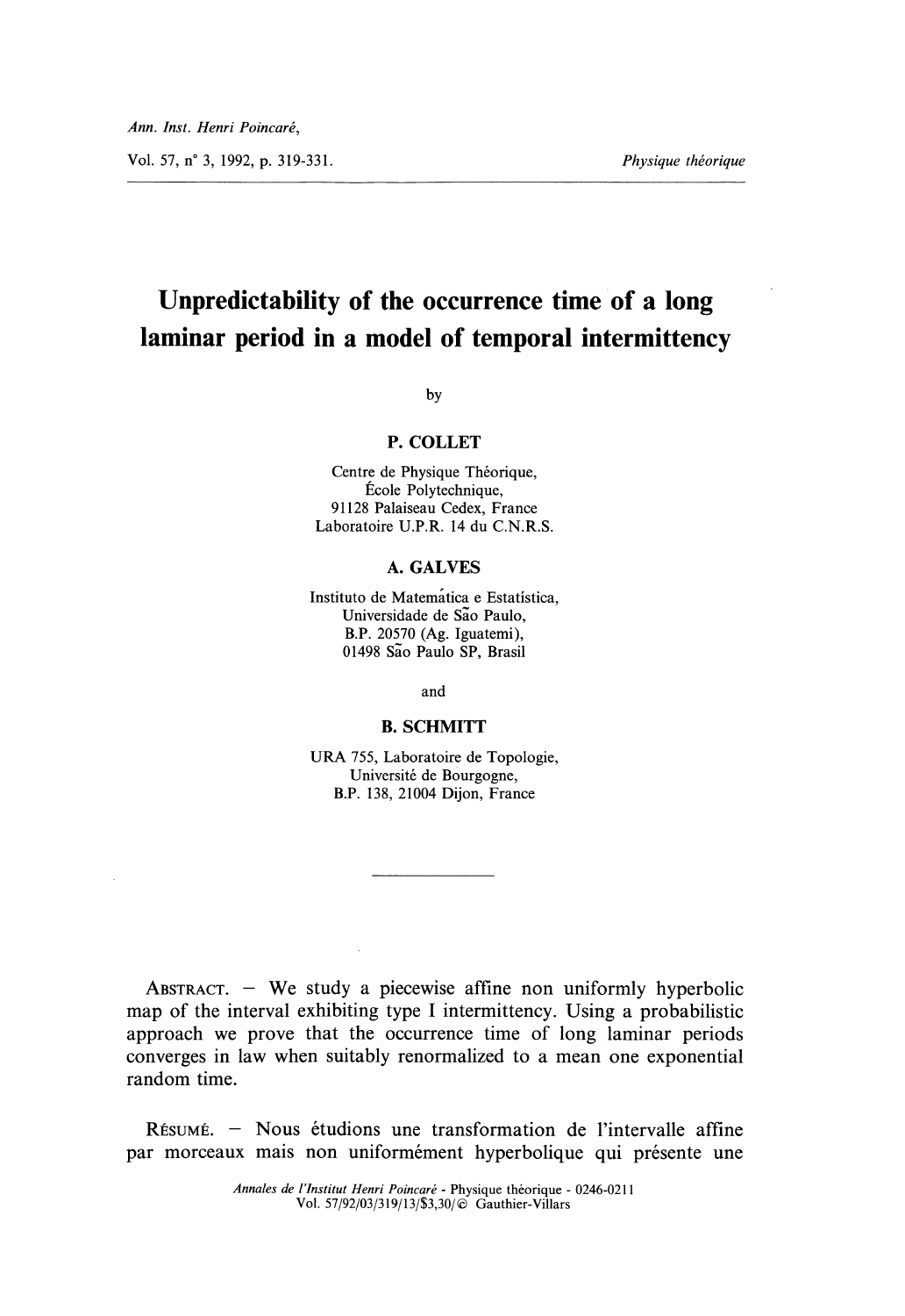intermittence de type I. En utilisant des méthodes probabilistes nous montrons que le temps d'entrée dans une longue phase laminaire convenablement renormalisé converge en distribution vers une loi exponentielle de moyenne 1.

#### I. INTRODUCTION

In this paper we obtain the asymptotic law of the occurrence time of a long laminar period in a model of temporal intermittency. We consider a kind of Pomeau-Manneville's type 1 model at the transition point. This is a dynamical system defined by a smooth map of the interval  $[0, 1]$ , which is hyperbolic except for an indifferent fixed point (see [P.M.] for a precise definition).

The Bowen-Ruelle invariant probability measure of this map is the Dirac delta measure concentrated at the non hyperbolic fixed point and Cesaro averages along a typical orbit converge to this measure.

On the other hand, the presence of the non hyperbolic fixed point produces the following phenomena which was conjectured by phenomena which was conjectured Manneville [M.] and rigorously proven by Bowen [B.] and Collet & Ferrero [C.F.]. If we consider Cesaro averages rescaled by the logarithm of the time, then for functions whose support does not contain the non hyperbolic fixed point, we will get  $L^1$  (but not almost sure cf. Aaronson [A.]) convergence to the integral of the function with respect to a new invariant measure which is not normalizable. This  $\sigma$ -finite measure describes the statistical properties of intermittent events.

We consider the special case of a piecewise affine Markov map. For this model we give the asymptotic law of the time needed to observe a laminar period longer than a fixed length  $a$  (when  $a$  diverges). More precisely we prove that when suitably renormalized (by a factor  $a \log a$ ) this time converges in law to a mean one exponential random time. For the dynamical system this is the time it takes for an orbit to get very close to the non hyperbolic fixed point.

Before entering into technical details let us discuss briefly the physical implications of this result. Since the statistics of an exponential random variable is so peculiar, this precise information should provide a sensitive test of the adequacy of the model. Also we want to stress the fact that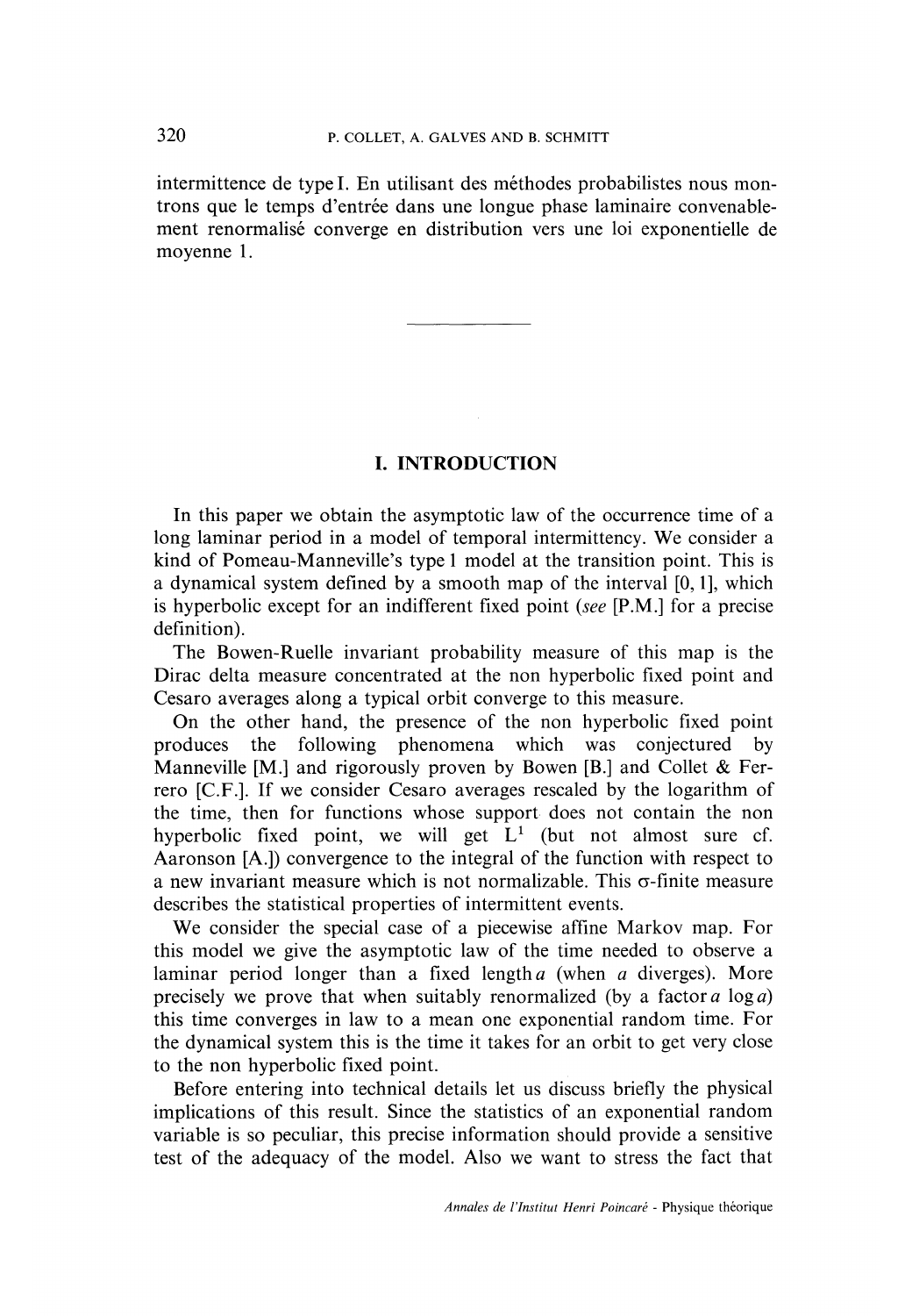having exponential law is a rigorous way of expressing unpredictability of the occurrence time of the phenomena.

This result will be proven using a probabilistic pathwise approach. We construct an associated Markov chain which comes out from a symbolic dynamics with infinitely many states labeled by the set of positive integers. The model can be illustrated by a flee jumping in one unit of time from the bottom of a slope to the height k ( $k \in \mathbb{N}$ ) with probability  $1 / k (k + 1)$ and then slipping down at constant speed. This is a recurrent motion but since every jump typically takes the flee very high, the time needed to slip back to the bottom has infinite mean.

In this description the bottom of the slope corresponds to the most turbulent region of the dynamical system and the laminar phase is situated at an infinite altitude. In other words, the dynamical system in [0,1] is a compactification of the infinite states Markov chain. The same markovian description appeared also in [W.].

As far as we know, [B.H.] and [H.] are the first papers to put in evidence exponential random law as limit distributions of the occurence time of rare events. A similar point of view was developed in the so called pathwise approach to metastability introduced in [C.G.O.V.] (see [S.] for a recent review of the subject and [G.S.] for a proof of a similar result in the case of hyperbolic systems).

In the next section we will give a precise definition of the model and state our main result. In section 3 we prove an a-priori lower bound for the occurence time of a laminar interval of length longer than  $a$ . Finally, in section 4 we conclude the proof of the main theorem.

#### ACKNOWLEDGEMENTS

The authors are grateful to P. Picco for an illuminating discussion a stormy afternoon on the Valparaiso sea front. We would like also to thank E. Tirapegui and the Universidad Catolica de Valparaiso (P.C., A.G., B.S.) and the Ecole Polytechnique-C.N.R.S. (A.G.) for their hospitality. A. G. is partially supported by USP-BID project and CNPq grant 301301-79.

#### II. MODEL AND RESULTS

Let f be the map of the unit interval  $[0,1]$  defined in the following way: (i)  $f(0) = 0$ ,

(ii) f is affine and increasing on  $A_0 = [1/2, 1]$  and satisfies  $f(A_0) = [0, 1]$ ,

(iii) For any integer  $k \ge 1$ , f is affine and increasing on the interval  $A_k = [1/(k+2), 1/(k+1)]$  and satisfies  $f(A_k) = A_{k-1}$ .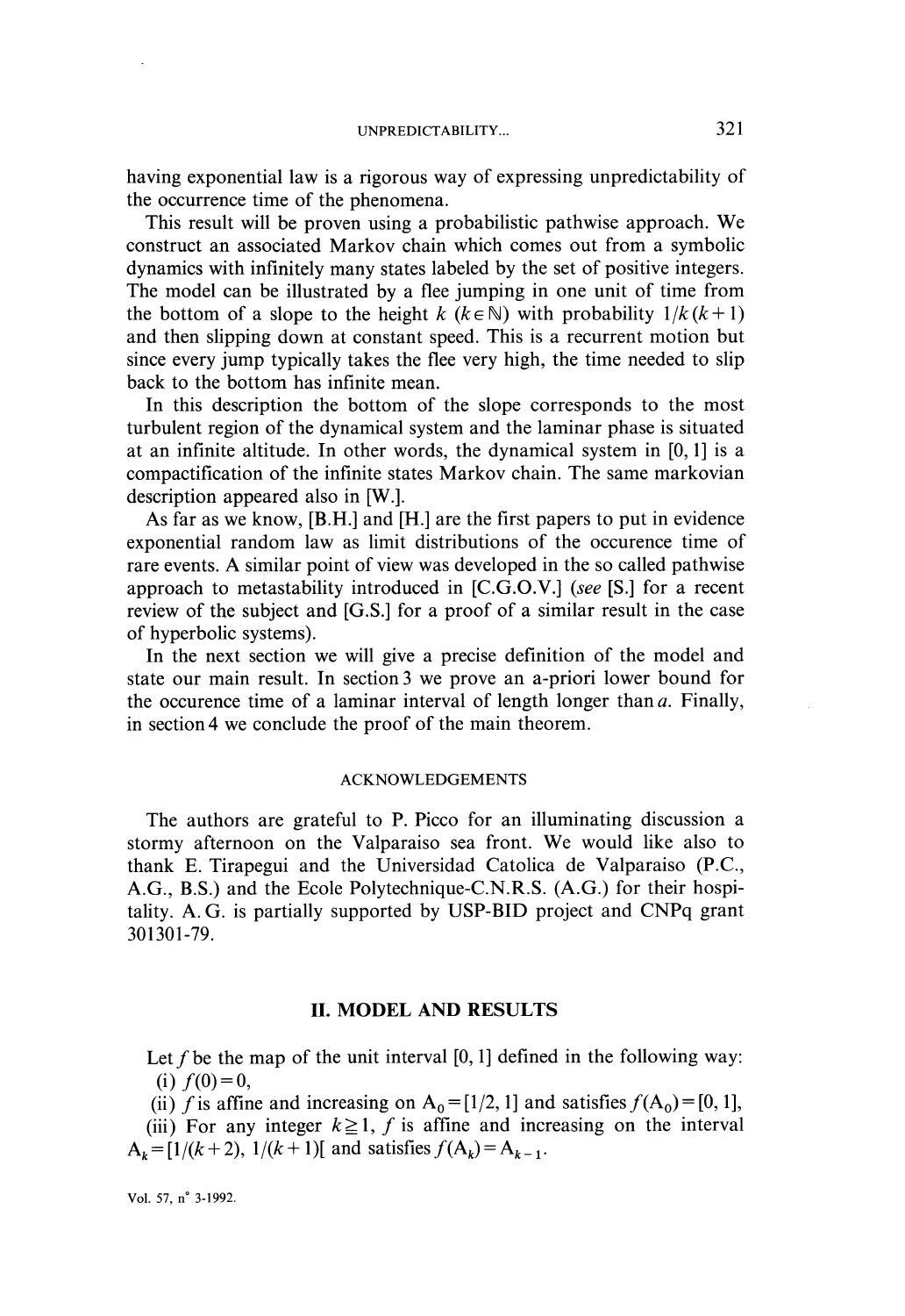The iterations of the map f define a dynamical system on the unit interval which is a simplified (piecewise affine) version of the mappings with an indifferent fixed point which appear in the type I intermittency model of Pomeau and Manneville [P.M].

In the Pomeau-Manneville picture the laminar phase corresponds to the neighborhood [0,1/2[ of the origin, whereas the turbulent phase is described by the rest of the phase space. Our main result gives the asymptotic law of the time it takes for the process to enter a vanishingly small neighborhood of the indifferent fixed point. More precisely, for any integer  $a \ge 1$ , and for any  $x \in [0, 1]$ , let  $T_a(x)$  be the integer defined by

$$
T_a(x) = \inf \left( n \in \mathbb{N} : f^n(x) \leq \frac{1}{a} \right).
$$

We consider  $T_a(.)$  as a random variable defined on the standard Lebesgue probability space (i. e. the interval [0,1] equiped with the standard Borel  $\sigma$ -field and the Lebesgue probability measure  $\lambda$ ). We can now formulate our main result

THEOREM 1. - The random variable  $T_a/a \log a$  converges in law to a mean one exponential law as  $a \rightarrow \infty$ .

We remark that  $T_a$  is also the time it takes for the process to start a laminar interval longer than a.

The proof will involve an associated Markov chain defined over  $\mathbb{N}^{\mathbb{N}}$ . As a first step in the definition of this Markov chain, we construct a coding (defined except on a countable set) of the unit interval to the set  $\mathbb{N}^{\mathbb{N}}$ . This coding is explicitly defined (except for the origin and all it's preimages) by a map  $\varphi(x) = (\omega_i)_{i \in \mathbb{N}}$  where  $\omega_i$  satisfies

$$
f^{i}(x) \in A_{\omega_{i}}
$$
 for  $i=0,1,...$ 

This coding  $\varphi$  is an isomorphism (in the sense of measure theory) between the standard Lebesgue space and the probability space  $\mathbb{N}^{\mathbb{N}}$  with the product  $\sigma$ -field and the probability measure  $\mathbb P$  defined on the cylinders by

$$
\mathbb{P}\left\{\omega \in \mathbb{N}^{\mathbb{N}} : \omega_0 = i_0, \ldots, \omega_n = i_n\right\} = \frac{1}{(i_0+1)(i_0+2)} \prod_{j=0}^{n-1} Q(i_j, i_{j+1}),
$$

where  $Q : \mathbb{N} \times \mathbb{N} \rightarrow [0,1]$  is the probability transition given by:

$$
Q(j, j-1)=1 \quad \text{if} \quad j \ge 1;
$$
  
 
$$
Q(0,j)=1/(j+1)(j+2) \quad \text{for every} \quad j \in \mathbb{N};
$$
  
 
$$
Q(i, j)=0 \quad \text{otherwise.}
$$

Note that although  $\varphi$  is an isomorphism in the measure theoretic sense, it's range is not the whole set  $\mathbb{N}^{\mathbb{N}}$ . More precisely, we can define an

Annales de l'Institut Henri Poincaré - Physique théorique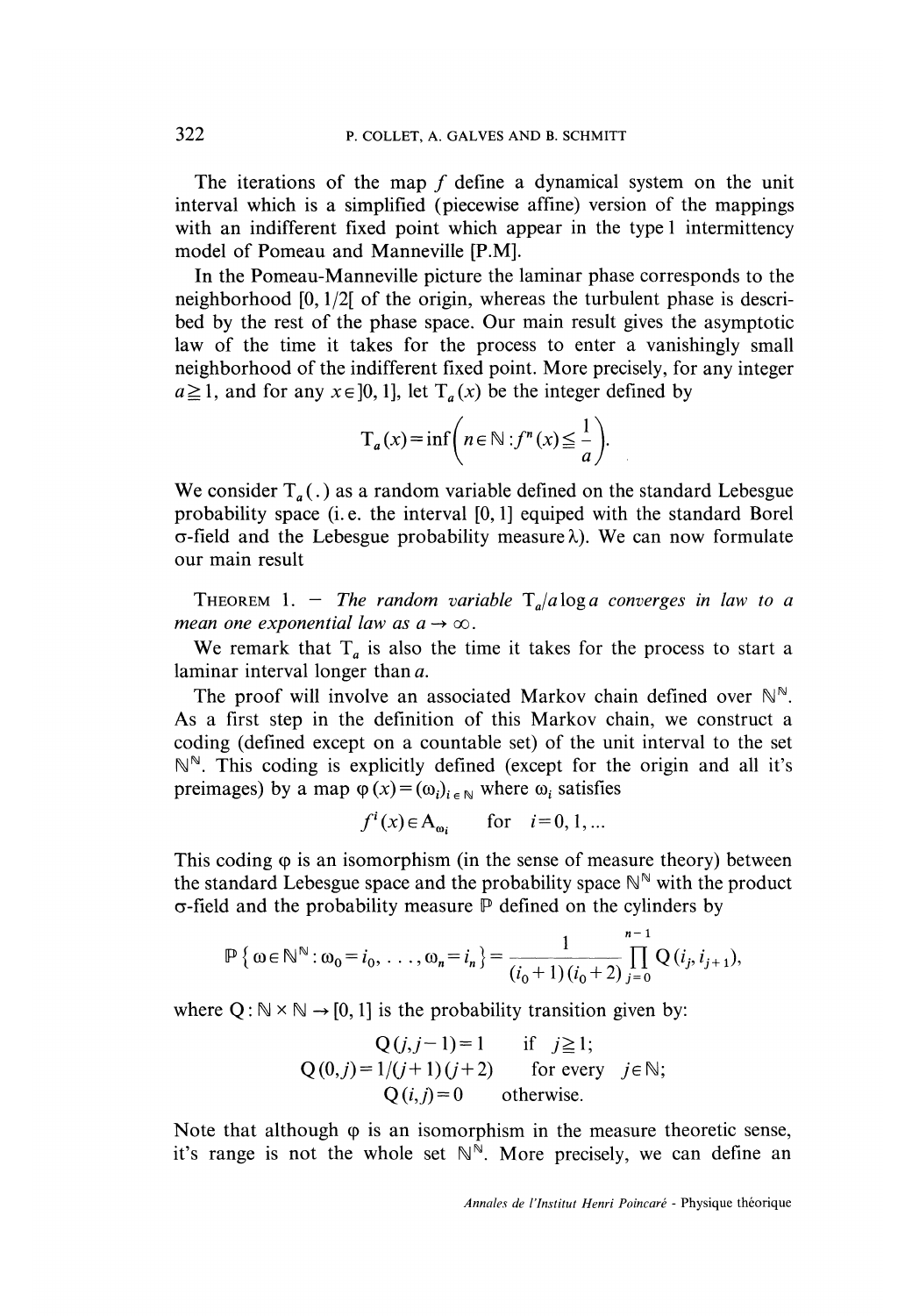incidence matrix  $\mathscr{A}: \mathbb{N} \times \mathbb{N} \to \{0,1\}$  by

$$
\begin{array}{ll}\n\mathcal{A}_{j,j-1} = 1 & \text{if } j \ge 1; \\
\mathcal{A}_{0,j} = 1 & \text{for every } j \in \mathbb{N}; \\
\mathcal{A}_{i,j} = 0 & \text{otherwise}.\n\end{array}
$$

It is easy to verify that the range of  $\varphi$  is the set  $\Omega$  of sequences  $(\omega_i)_{i \in \mathbb{N}}$ which satisfy for any integer  $i$ 

$$
\mathscr{A}_{\omega_i,\,\omega_{i+1}}=1.
$$

The map  $\varphi$  defines a bijection between the above set of sequences and the points of the unit interval which are not preimages of zero. Note also that the probability measure  $\mathbb P$  is supported by  $\Omega$ . From now on our sample space will be  $\Omega$  equiped with the restriction of the product  $\sigma$ -field and with the probability measure P.

For every integer *n* we will denote by  $X_n$  the projection on the *n*-th coordinate of the infinite product  $\mathbb{N}^{\mathbb{N}}$  (*i.e.* if  $\omega = (\omega_0, \omega_1, \dots)$ , then  $X_n(\omega) = \omega_n$ ). With the above definition of  $P$ , the sequence of random variables  $(X_n)_{n \in \mathbb{N}}$  is a Markov chain on the integers with transition probability  $Q$  and initial measure  $\mu$  given by

$$
\mu(i) = \frac{1}{(i+1)(i+2)}.
$$

In the isomorphism  $\varphi$  the action of the map f becomes the shift  $\mathscr{S}$ . This implies that through the coding the time evolution is the same for the Markov chain and the dynamical system starting with a random uniformly chosen initial condition. We will also denote by  $T_a$  the composition with  $\varphi$  of the previously defined function  $T_a$ .

For the convenience of the reader we will collect a few elementary but usefull formulae and facts concerning this Markov chain.

Let us define recursively an increasing sequence  $\tau_i$  of integer valued stopping times by

$$
\tau_1 = \inf \{ n \in \mathbb{N} : X_n = 0 \}
$$
 (2.1)

and for  $i \geq 2$ 

$$
\tau_i = \inf \{ n \in \mathbb{N} : n > \tau_{i-1}; \ X_n = 0 \}.
$$
 (2.2)

This sequence of stopping times is the sequence of successive entrance times in the state 0. It is infinite since the Markov chain is irreducible and null recurrent (as follows from the explicit expression of the transiton probability Q).

We also define a sequence of integer valued random variables by

$$
U_i = \tau_{i+1} - \tau_i. \tag{2.3}
$$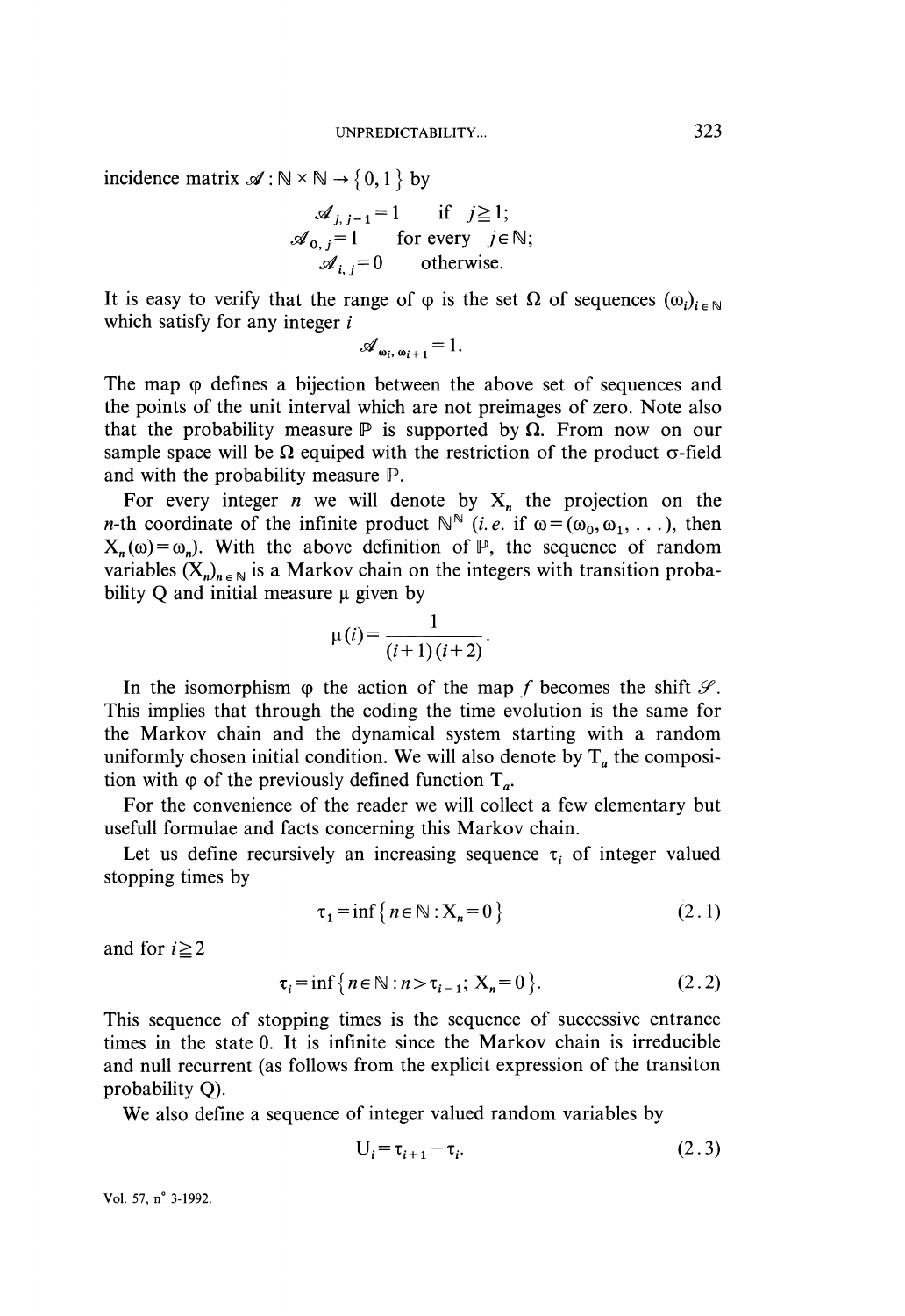This notation enables us to describe the chain in the following simple way:

$$
X_t = X_0 - t \quad \text{if} \quad t \leq \tau_1 \tag{2.4}
$$

and

$$
X_t = U_n - (t - \tau_n) \quad \text{if} \quad \tau_n < t \leq \tau_{n+1}, \tag{2.5}
$$

for  $n \geq 1$ .

It follows in particular that if  $X_0 < a$ , then

$$
T_a(\omega) = T_a(\mathcal{S}^{\tau_1}\omega) + \tau_1,\tag{2.5}
$$

and

$$
T_a = \tau_1 + 1 + \sum_{j=1}^{J-1} U_j = \tau_j + 1
$$
 (2.6)

where

$$
J = \inf \{ j \ge 1 : U_j - 1 \ge a \},
$$
  

$$
J = 1
$$
  
if  $I = 1$  then  $\sum I J = 0$ 

and the convention that if  $J=1$ , then  $\sum$  $j=1$ 

The Markov property implies that the random variables  $U_1, U_2, ...$  are independent, identically distributed and independent of  $X_0$ . In particular for any  $x < a$  we have

$$
\mathbb{P}\left\{\left|\mathbf{T}_{a} > t\right| \mathbf{X}_{0} = x\right\} = \mathbb{P}\left\{x + 1 + \sum_{j=1}^{J-1} \mathbf{U}_{j} > t\right\}.
$$
 (2.7)

It is easy to verify that the common law of these random variables is given by

$$
\mathbb{P}(U_i = k) = \frac{1}{k(k+1)} = Q(0, k-1) \quad \text{for} \quad k \ge 1.
$$

Note that  $E(U_i) = \infty$ , and therefore the Markov chain is null recurrent. This is a main difference with the case of uniformly hyperbolic Markovian dynamical systems where one gets positive recurrent chains.

#### III. PRELIMINARIES

We first introduce some additional notations. Let us call  $N_n$  the number of returns to the state  $0$  up to time  $n$ . This number is given by

$$
N_n = \sum_{i=1}^{\infty} 1_{\{\tau_i \leq n\}}.
$$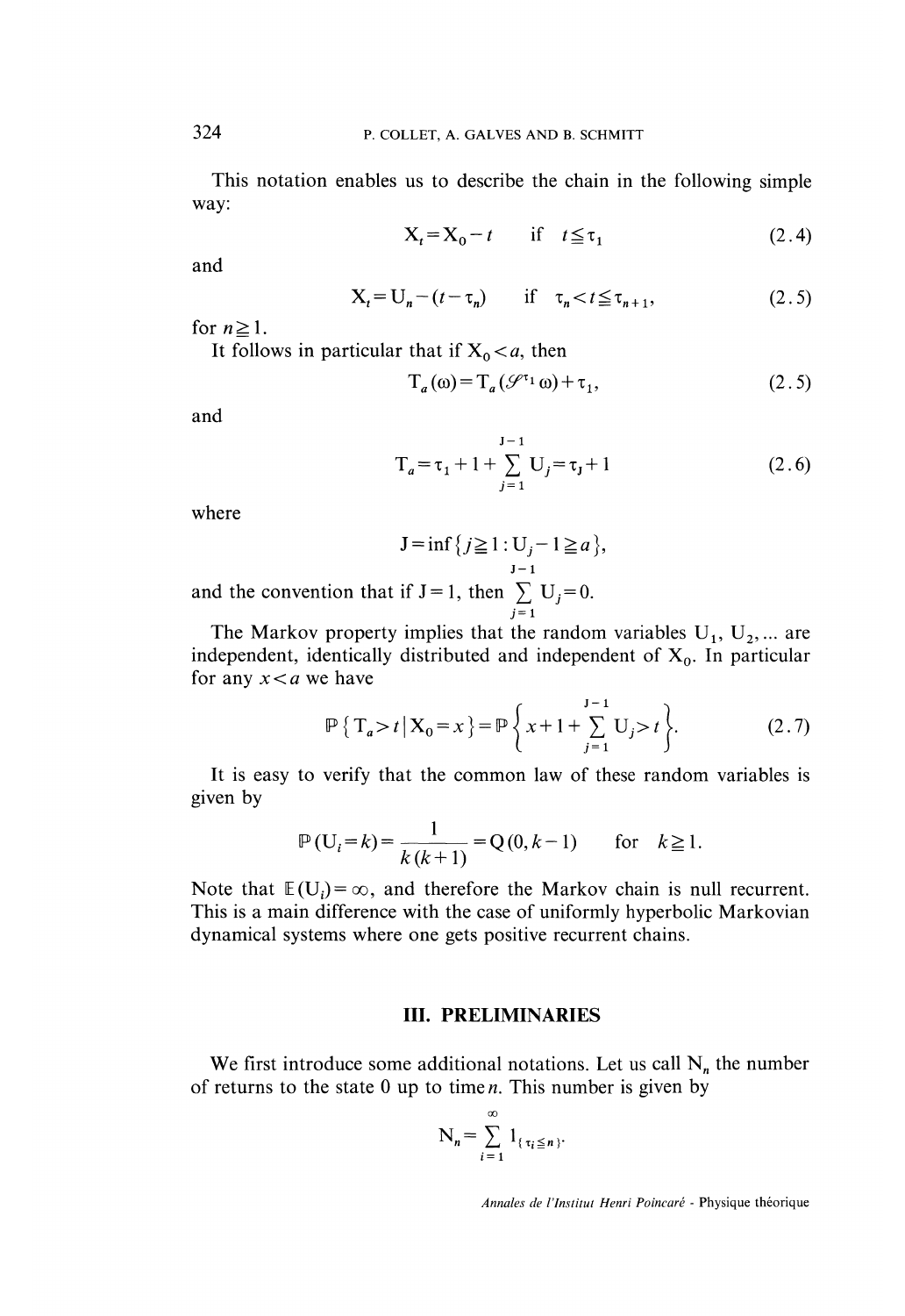Note also that for  $n \ge a$ 

 $\{X_0 < a\} \cap \bigcup_{j=1}^{\infty} \{U_1 \leq a, \ldots, U_j \leq a\} \cap \{N_n = j\} \subset \{T_a > n\}.$  (3.1) We now define a time scale  $\beta_a$  associated with the state a by

$$
\beta_a = \min \left\{ n \in \mathbb{N} : \mathbb{P} \left( T_a \geq n \right) \leq e^{-1} \right\}
$$

This number is finite since the chain is recurrent. Theorem 1 will follow from the following result

THEOREM 2:

$$
\lim_{a \to \infty} \mathbb{P}\left(\mathbb{T}_a > \beta_a t\right) = e^{-t},\tag{3.2}
$$

$$
\lim_{a \to \infty} \frac{\mathbb{E}(T_a)}{\beta_a} = 1,\tag{3.3}
$$

$$
\lim_{a \to \infty} \frac{\mathbb{E}(T_a)}{a \log a} = 1. \tag{3.4}
$$

The main idea of the proof is the following. The time  $T_a$  is much larger than the time needed to loose memory from the initial condition. Therefore every unsuccessful trial to overrun level a after the process starts afresh a new run from the origin. In order to fullfill this program we first need an a-priory lower bound for  $T_a$  which is derived in Proposition 3.

PROPOSITION 3. - There exists an increasing positive function  $\gamma$  defined on the integers such that

$$
\lim_{a \to \infty} \frac{\gamma(a)}{a} = +\infty, \tag{3.5}
$$

and

$$
\lim_{n \to \infty} \inf_{x < a} \mathbb{P}\left(\mathbb{T}_a > \gamma(a) \, \middle| \, \mathbf{X}_0 = x\right) = 1. \tag{3.5}
$$

In order to prove this we first need two auxilliary lemmata.

LEMMA 4.  $-$  There exists an increasing integer valued function  $l$  defined on the integers such that

$$
\lim_{r \to \infty} \frac{l(r)}{r} = \infty,
$$

and

$$
\lim_{r \to \infty} \mathbb{P}(U_1 + U_2 + \ldots + U_r \leq l(r)) = 0.
$$

 $Proof. -$  We consider the Laplace transform of the random variable

$$
\mathbf{W}_r = \sum_{i=1}^r \mathbf{U}_i.
$$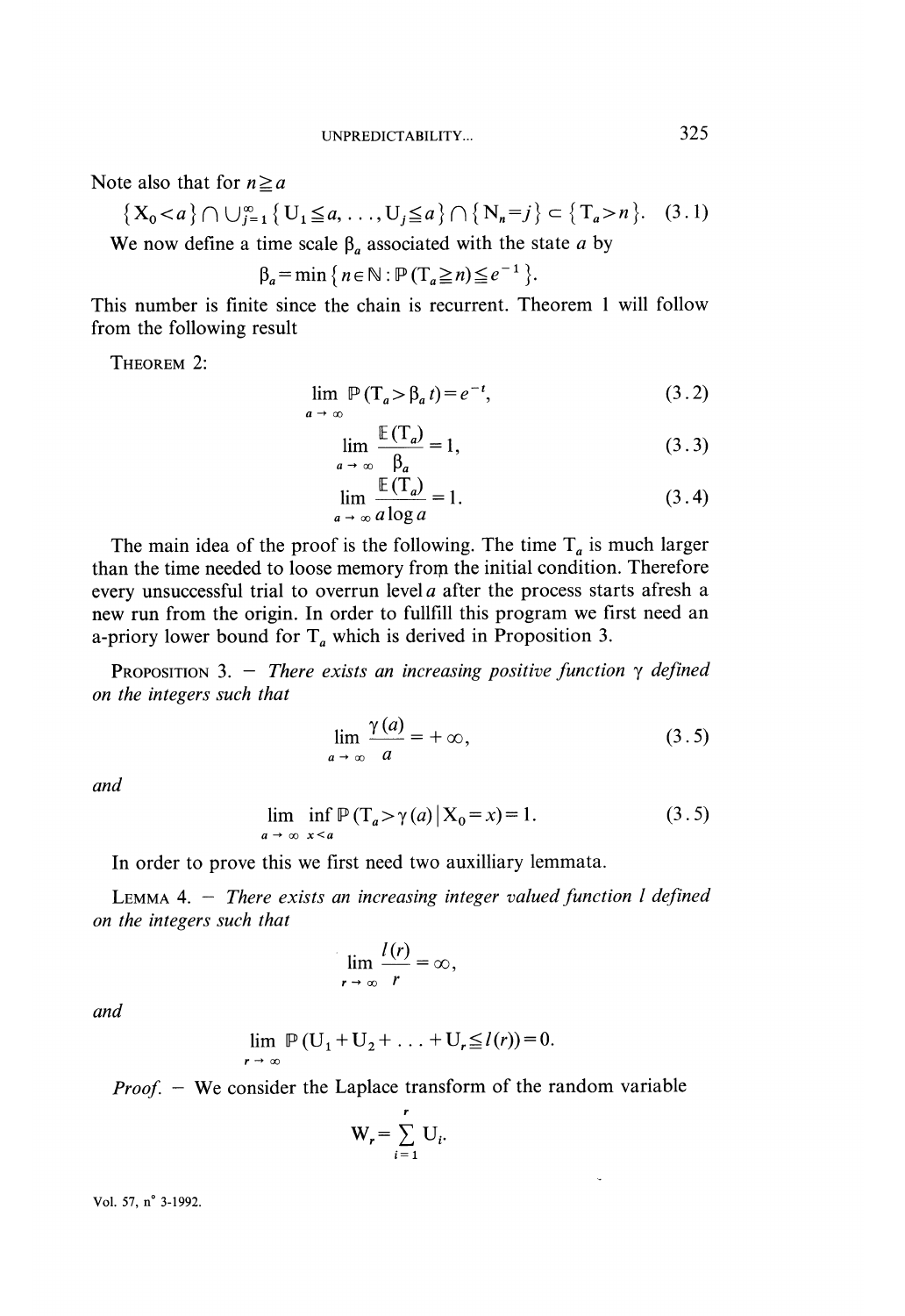From the independence of the  $U_i$ 's and Chebychev's inequality we have for  $t \in [0,1]$ 

$$
\mathbb{P}\left(\mathbf{W}_{r}\leq l\right)\leq t^{-l}\left[\mathbb{E}\left(t^{U_{1}}\right)\right]^{r}\leq t^{-l}\left(1+\frac{1-t}{t}\log\left(1-t\right)\right)^{r}.
$$

If we set  $t = 1 - u$  with  $u > 0$  small we get

$$
\mathbb{P}\left(\mathbf{W}_{r} \leq l\right) \leq e^{lu + ru \log u} e^{\theta (1) (lu^{2} + ru^{2} (\log u)^{2})}.
$$

A nearly optimal choice for  $u$  is

$$
u=e^{-1-l/r},
$$

and one can check that the choice

$$
l(r) = \left[ \frac{r \log r}{\log \log r} \right]
$$

satisfies the conditions of the lemma.

LEMMA<sub>5</sub>:

$$
\inf_{x < a} \mathbb{P}\left\{ T_a > t \, \big| \, X_0 = x \, \right\} = \mathbb{P}\left\{ T_a > t \, \big| \, X_0 = 0 \, \right\}.
$$

*Proof.* - Using formula (2.7) we have for  $x < a$ 

$$
\mathbb{P}\left\{T_a > t \, \big| \, X_0 = x\right\} = \mathbb{P}\left\{\tau_1 + 1 + \sum_{\substack{j=1 \ j-1}}^{j-1} U_j > t \, \big| \, X_0 = x\right\}
$$
\n
$$
\geq \mathbb{P}\left\{1 + \sum_{\substack{j=1 \ j-1}}^{j-1} U_j > t \, \big| \, X_0 = x\right\}
$$
\n
$$
= \sum_{j=1}^{t} \mathbb{P}\left\{1 + U_1 + \dots + U_{j-1} > t; \right\}
$$
\n
$$
U_1 \leq a, \dots, U_{j-1} \leq a, U_j > a \, \big| \, X_0 = x\right\}.
$$

It follows from the Markov property and the homogeneity of the chain that this last expression is equal to

$$
\sum_{j=1}^{t} \mathbb{P}\left\{1+U_1+\dots U_{j-1} > t; \ U_1 \leq a, \dots, U_{j-1} \leq a, U_j > a \, \middle| \, X_0 = 0 \right\}
$$
\n
$$
= \mathbb{P}\left\{T_a > t \, \middle| \, X_0 = 0 \right\},
$$

and this concludes the proof of the lemma.

*Proof of Proposition* 3. - From formula  $(3.1)$  we have for any integers r and  $\gamma > r$ 

$$
\mathbb{P}(T_a > \gamma | X_0 = 0) \geq \sum_{j=1}^r \mathbb{P}\left[ \left\{ U_1 \leq a, \ldots, U_j \leq a \right\} \cap \left\{ N_\gamma = j \right\} | X_0 = 0 \right]
$$
  

$$
\geq \mathbb{P}\left[ \left\{ U_1 \leq a, \ldots, U_r \leq a \right\} \cap \left\{ N_\gamma \leq r \right\} | X_0 = 0 \right].
$$

Annales de l'Institut Henri Poincaré - Physique théorique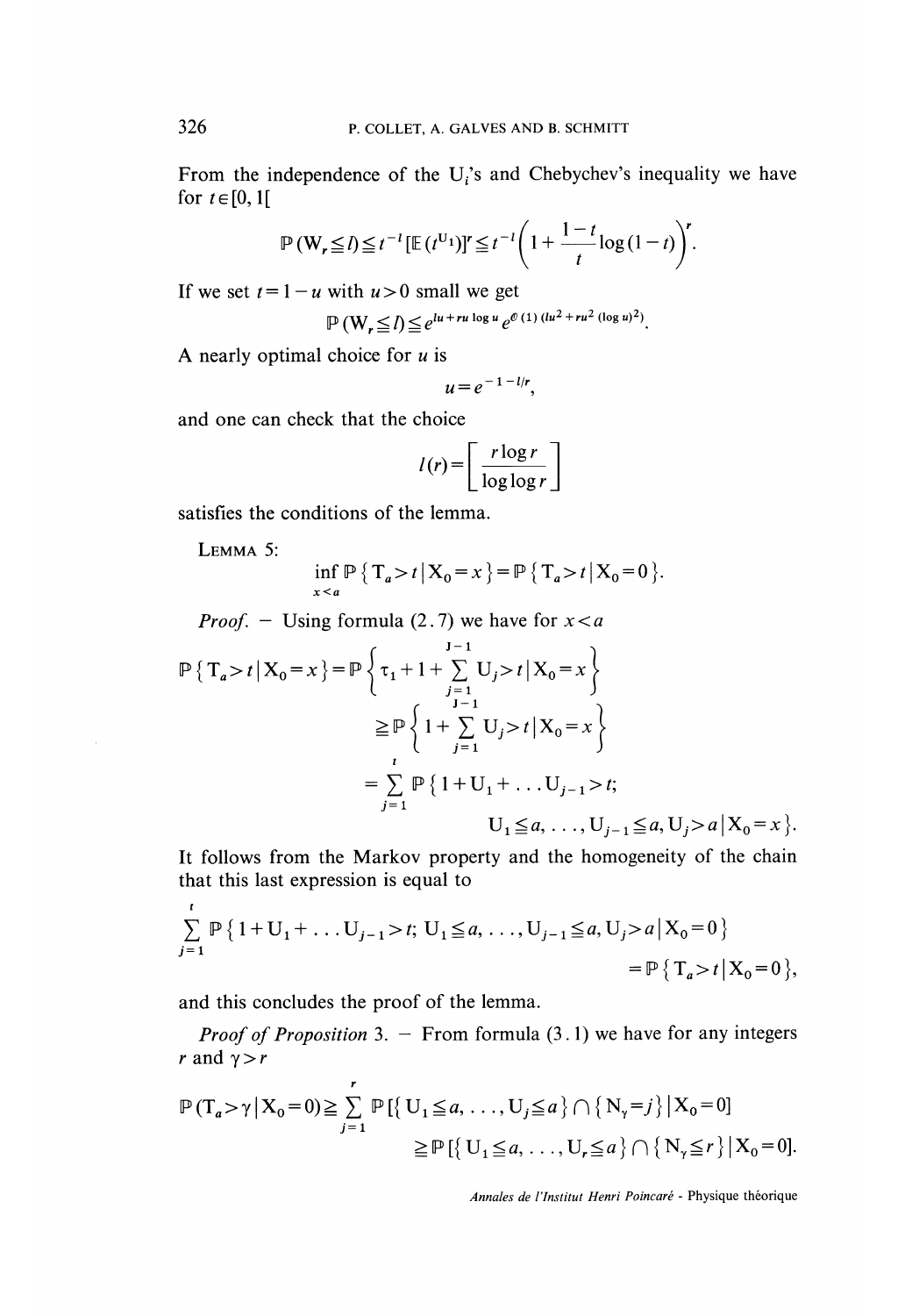We will now choose  $r = r(a)$  such that both sets which appear in the above formula have a probability which converges to one when  $a$  diverges.

For the first set we use the independence of the random variables  $U_i$ and  $X_0$  to obtain

$$
\mathbb{P}\left\{\left.\mathrm{U}_{1}\!\leq\!a,\,\ldots,\mathrm{U}_{r}\!\leq\!a\,\middle|\,\mathrm{X}_{0}\!=\!0\,\right\}=\left(1-\frac{1}{a+1}\right)^{r}.
$$

Therefore this probability will converge to 1 if we choose  $r(a)$  in such a way that

$$
\lim_{a \to \infty} r(a)/a = 0.
$$

For the second set, we first remark that

$$
\mathbb{P}\left(\mathbf{N}_{\gamma}\leq r\left(a\right)\big|\mathbf{X}_{0}=0\right)=\mathbb{P}\left(\mathbf{U}_{1}+\ldots+\mathbf{U}_{r\left(a\right)}>\gamma\right).
$$

By Lemma 4, this last probability goes to one if we choose

$$
\gamma = \gamma(a) = l(r(a)).
$$

We remark that one can simultaneously impose the conditions

 $\lim_{a \to \infty} \frac{r(a)}{a} = 0$  and  $\lim_{a \to \infty} \frac{l(r(a))}{a} = \lim_{a \to \infty} \frac{l(r(a))}{r(a)} \frac{r(a)}{a} = +\infty.$ 

Using Lemma 5 we conclude the proof of proposition 3.

COROLLARY 6:

$$
\lim_{a \to \infty} \frac{\beta_a}{a} = +\infty.
$$

*Proof.*  $-$  We first remark that

$$
\mathbb{P}\left\{\,T_a > \gamma(a)\,\right\} = \sum_{x=0}^{a-1} \mathbb{P}\left\{\,X_0 = x\,\right\} \mathbb{P}\left\{\,T_a > \gamma(a) \,\middle|\, X_0 = x\,\right\} \\
\geq \mathbb{P}\left\{\,X_0 < a\,\right\} \inf_{x < a} \mathbb{P}\left\{\,T_a > \gamma(a) \,\middle|\, X_0 = x\,\right\}.
$$

By proposition 3, this last expression converges to 1 as  $a$  diverges. This implies that  $\beta_a \ge \gamma(a)$ , and the corollary follows from (3.5).

COROLLARY 7. – For any fixed time *s* and fixed state 
$$
x < a
$$
, we have  
\n
$$
\lim_{a \to \infty} \sup_{x < a} \mathbb{P} \{ \beta_a s - a - 1 < T_a \leq \beta_a s + 1 \mid X_0 = x \} = 0,
$$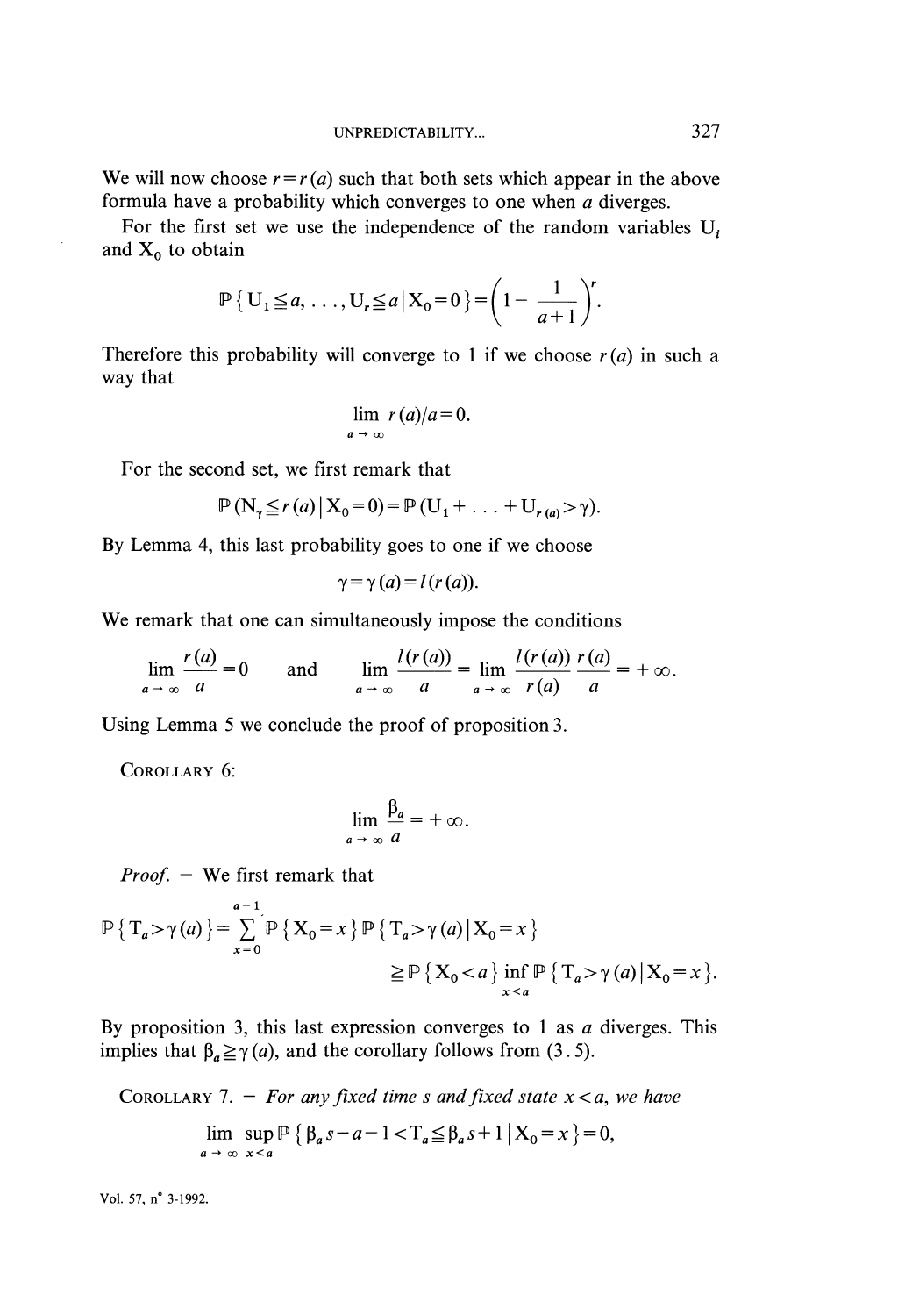*Proof.*  $-$  Using Markov property we deduce for a large  $\mathbb{P}\left\{\beta_a s-a-1\right\} \leq \sum_{a=1}^n \leq \beta_a s+1 \mid X_0 = x\right\}$  $\leq \sum_{y=0}^{a} \mathbb{P} \{ T_a > \beta_a s - a - 1, X_{[\beta_a s - a - 1]} = y | X_0 = x \}$ <br>  $\times \mathbb{P} \{ T_a \leq a + 3 | X_0 = y \} \leq \sup_{0 \leq y \leq a} \mathbb{P} \{ T_a \leq a + 3 | X_0 = y \}.$ 

By proposition 3, this last quantity converges to  $0$  as  $a$  diverges.

COROLLARY 8. - There is a positive real number  $e^{-1} < \rho < 1$  such that for a large enough and any integer n we have

$$
\mathbb{P}\left\{\left.\mathrm{T}_a \geq \beta_a n\right.\right\} \leq \rho^n.
$$

 $P_{\text{mod}}$  - The proof is by induction. For  $n = 1$  the result is obvious  $f(1) = 1$  in the definition of  $\theta$  assume now that the inequality holds for the from the definition of  $\beta_a$ . Assume now that the inequality holds for the integer *n*. We will prove it for  $n+1$ . Using Markov property we get

$$
\mathbb{P}\left\{\left.\mathbf{T}_{a} > \beta_{a}(n+1)\right\}\right\}
$$
\n
$$
= \sum_{x=0}^{a-1} \mathbb{P}\left\{\left.\mathbf{T}_{a} > \beta_{a}n, \mathbf{X}_{\beta_{a}n} = x\right\} \mathbb{P}\left\{\left.\mathbf{T}_{a} > \beta_{a}\right| \mathbf{X}_{0} = x\right\}
$$
\n
$$
\leq \mathbb{P}\left\{\left.\mathbf{T}_{a} > \beta_{a}n\right\} \sup_{x \leq a} \mathbb{P}\left\{\left.\mathbf{T}_{a} > \beta_{a}\right| \mathbf{X}_{0} = x\right\},
$$

which from the induction hypothesis is smaller than

$$
\rho^n \sup_{x < a} \mathbb{P} \left\{ T_a > \beta_a \, \middle| \, X_0 = x \right\}.
$$

On the other hand it follows from formula (2. 7) that

$$
\sup_{x < a} \mathbb{P} \{ T_a > \beta_a \, \big| \, X_0 = x \, \} = \mathbb{P} \{ a + \sum_{j=1}^{J-1} U_j > \beta_a \} = \mathbb{P} \{ T_a > \beta_a - a + 1 \, \big| \, X_0 = 0 \, \}.
$$

Using again Markov property and formula 2. 6 we obtain

$$
\begin{aligned} \left| \mathbb{P}\left\{ T_a > \beta_a - a + 1 \, \middle| \, X_0 = 0 \right\} - \mathbb{P}\left\{ T_a > \beta_a \right\} \right| \\ &\leq \mathbb{P}\left\{ X_0 > a \right\} + \mathbb{P}\left\{ \beta_a - a < T_a \leq \beta_a \, \middle| \, X_0 = 0 \right\} . \end{aligned}
$$

This last quantity converges to zero by Corollary 7. Therefore it becomes  $\frac{1}{10}$  smaller than  $\frac{1}{10}$  for a large enough and this concludes the proof. aller than  $p - e$  = for *a* large enough and this concludes the proof.

LEMMA 9:

$$
\lim_{a \to \infty} \mathbb{P}\left\{T_a \geq \beta_a\right\} = e^{-1}
$$

*Proof.* - By the definition of  $\beta_a$  we have

$$
\mathbb{P}\left\{\left.\mathrm{T}_a \geq \beta_a\right\} \leq e^{-1} < \mathbb{P}\left\{\left.\mathrm{T}_a \geq \beta_a - 1\right.\right\}.
$$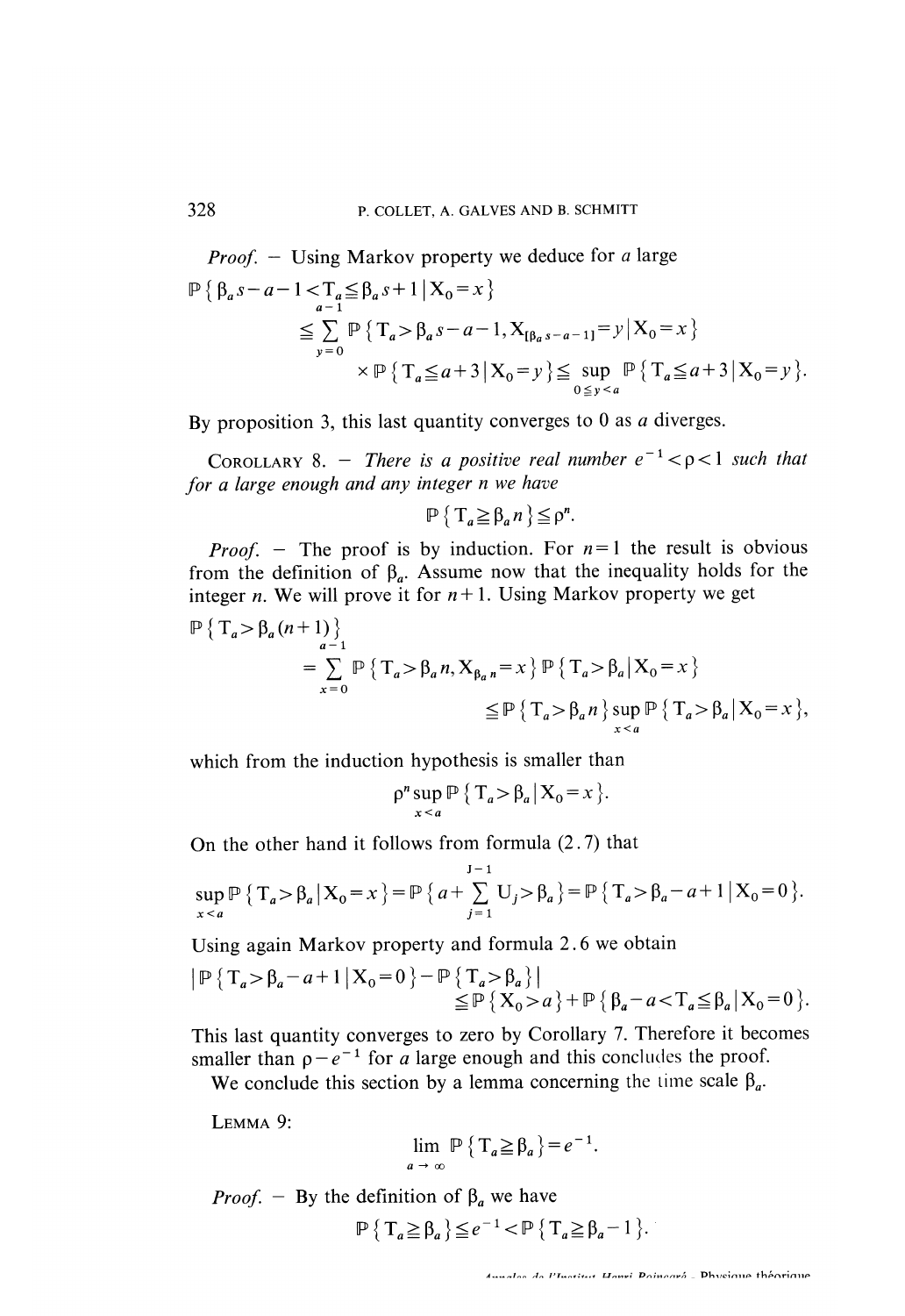**Since** 

$$
0 \leq \mathbb{P} \left\{ T_a \geq \beta_a - 1 \right\} - \mathbb{P} \left\{ T_a \geq \beta_a \right\} \leq \mathbb{P} \left\{ \beta_a - 1 \leq T_a < \beta_a \right\},\
$$

we conclude the proof by using the Markov property, namely we have the inequalities

$$
\mathbb{P}\left\{\beta_a-1\leq T_a<\beta_a\right\}=\mathbb{P}\left\{X_{\beta_a-1}=0\right\}\mathbb{P}\left\{T_a=1\,\big|\,X_0=0\right\}\leq \mathbb{P}\left\{\,U_1\geq a\,\right\},\,
$$

and this last quantity converges to 0 when a diverges.

#### IV. PROOF OF THE MAIN RESULT

We come now to the proof of the first part of Theorem 2. The distinctive feature of the exponential law is its factorization property. In the next Lemma we will prove that the same property holds asymptotically for the random variable  $T_a/\beta_a$ .

LEMMA 10. - Let s and t be two fixed positive real numbers, then the following holds

$$
\lim_{a \to \infty} \left| \mathbb{P} \left\{ T_a > \beta_a (t+s) \right\} - \mathbb{P} \left\{ T_a > \beta_a t \right\} \mathbb{P} \left\{ T_a > \beta_a s \right\} \right| = 0. \tag{4.1}
$$

*Proof.*  $-$  Using Markov property the above expression is equal to  $\begin{pmatrix} x=a-1 \\ 1 \end{pmatrix}$ 

$$
\left| \sum_{x=0}^{n} \mathbb{P} \{ T_a > \beta_a t, X_{[\beta_a t]} = x \} \right|
$$
  
 
$$
\times \left[ \mathbb{P} \{ T_a > \beta_a s + \beta_a t - [\beta_a t] | X_0 = x \} - \mathbb{P} \{ T_a > \beta_a s \} \right].
$$

This quantity is smaller than

$$
\mathbb{P}\left\{X_{0}\ge a\right\}+\sum_{\substack{x=0\\ y=a-1}}^{x=a-1}\mathbb{P}\left\{T_{a}>\beta_{a}t,X_{[\beta_{a}t]}=x\right\}\times \sum_{y=0}^{x=a-1}\mathbb{P}\left\{X_{0}=y\right\}\left|\mathbb{P}\left\{T_{a}>\beta_{a}s+\beta_{a}t-[ \beta_{a}t]\,|\,X_{0}=x\right\}\right|-\mathbb{P}\left\{T_{a}>\beta_{a}s\,|\,X_{0}=y\right\}\right|,
$$

which is bounded by

$$
\sup_{0 \le x, y < a} \left| \mathbb{P} \left\{ T_a > \beta_a s + \beta_a t - \left[ \beta_a t \right] \middle| X_0 = x \right\} \right|
$$
\n
$$
- \mathbb{P} \left\{ T_a > \beta_a s \middle| X_0 = y \right\} \left| + \mathbb{P} \left\{ X_0 \ge a \right\} \right|.
$$

The second term in the above expression decreases obviously to 0 as  $a$ diverges. On the other hand, using formulas  $(2.6)$  and  $(2.7)$  we can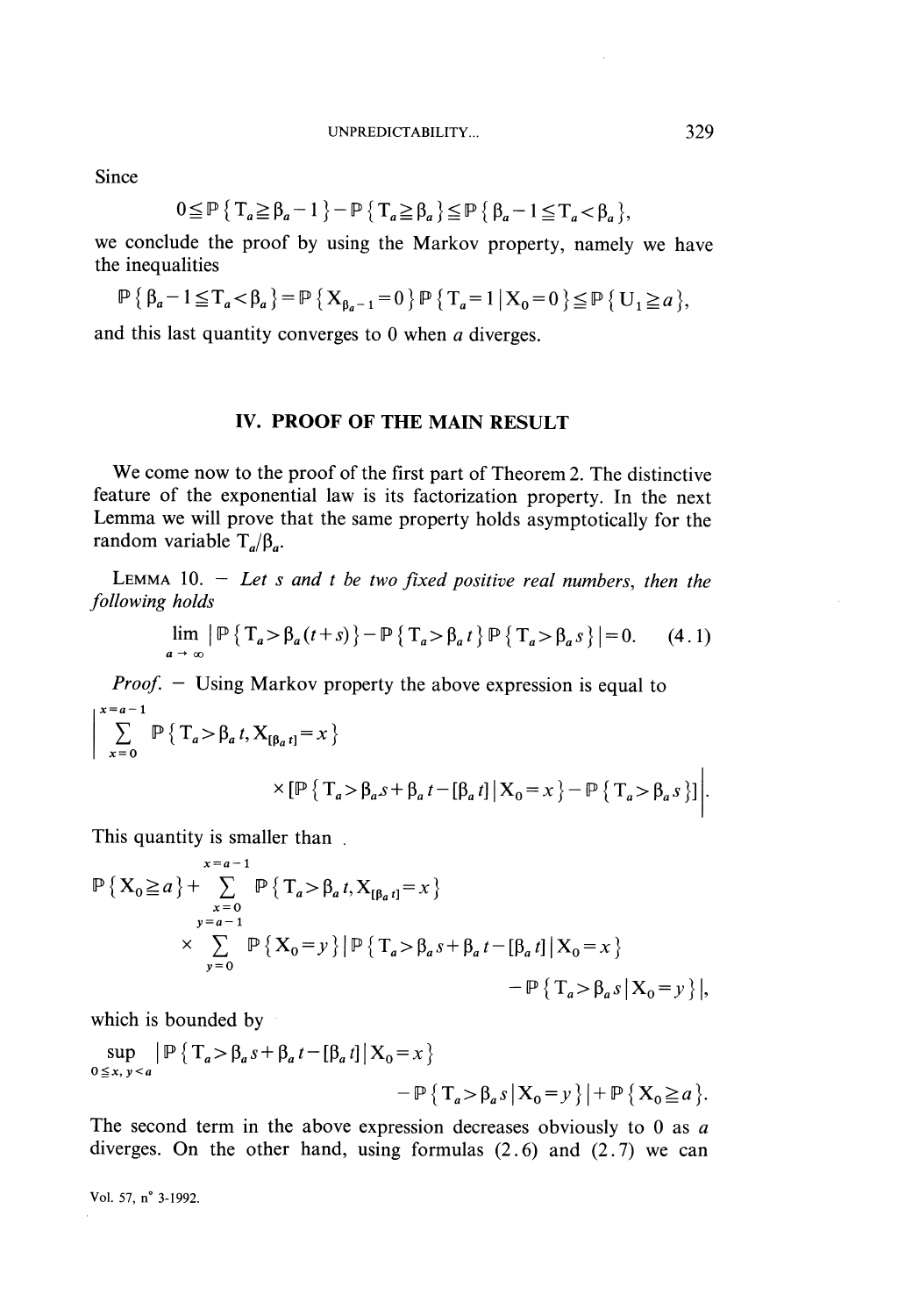rewrite the first term as:

$$
\sup_{0 \le x, y < a} \left| \mathbb{P} \left\{ x + 1 + \sum_{j=1}^{J-1} U_j > \beta_a s + \beta_a t - [\beta_a t] \right\} - \mathbb{P} \left\{ y + 1 + \sum_{j=1}^{J-1} U_j > \beta_a s \right\} \right|
$$
\n
$$
\le \mathbb{P} \left\{ \beta_a s - a - 1 < 1 + \sum_{j=1}^{J-1} U_j \le \beta_a s + 1 \right\}.
$$

Using again formula (2. 6) the last expression is equal to

$$
\mathbb{P}\left\{\beta_a s - a - 1 < T_a \leq \beta_a s + 1 \mid X_0 = 0\right\},\
$$

which converges to 0 by Corollary 7.

Lemma 10 insures that if the law of  $T_a/\beta_a$  converges, as  $a \to \infty$  then the limit must be an exponential law (perhaps degenerate). On the other hand, Lemmata 9 and 10 imply that if  $t$  is a positive rational number, then the limit

$$
\lim_{a \to \infty} \mathbb{P} \left\{ T_a \geq \beta_a \, t \right\}
$$

does exist and is equal to  $e^{-t}$ . Since the exponential law is continuous this is enough to prove the convergence for all positive real  $t$  and this concludes the proof of  $(3.2)$ .

The proof of (3.3) is based on Lebesgue's Dominated Convergence Theorem. We have

$$
\frac{\mathbb{E}(T_a)}{\beta_a} = \frac{1}{\beta_a} \int_0^\infty \mathbb{P}\left\{T_a > t\right\} dt = \int_0^\infty \mathbb{P}\left\{\frac{T_a}{\beta_a} > t\right\} dt.
$$

Corollary 8 enables us to use Lebesgue's theorem and we get

$$
\lim_{a \to \infty} \int_0^\infty \mathbb{P}\left\{\frac{T_a}{\beta_a} > t\right\} dt = 1.
$$

This concludes the proof of the assertion (3 . 3).

In order to prove  $(3.4)$  we use again formula  $(2.6)$  to get the inequalities

$$
\mathbb{E}\left\{\sum_{j=1}^{J-1}U_j\right\}\mathbb{P}\left\{\left.X_0 < a\right\}\leq \mathbb{E}\left\{\left.T_a\right\}\leq \left(a+1+\mathbb{E}\left\{\sum_{j=1}^{J-1}U_j\right\}\right)\mathbb{P}\left\{\left.X_0 < a\right\}\right\}.
$$

Since the random variables  $U_i$  are independent and identically distributed we can rewrite the expectation appearing in the lower and upper bound in the following way:

$$
\mathbb{E}\left\{\sum_{j=1}^{J-1} U_j\right\} = \sum_{n=2}^{\infty} (n-1) \mathbb{E}\left\{U_1; U_1 \leq a\right\} \mathbb{P}\left(U_1 \leq a\right)^{n-2} \mathbb{P}\left(U_1 > a\right).
$$

Annales de l'Institut Henri Poincaré - Physique théorique